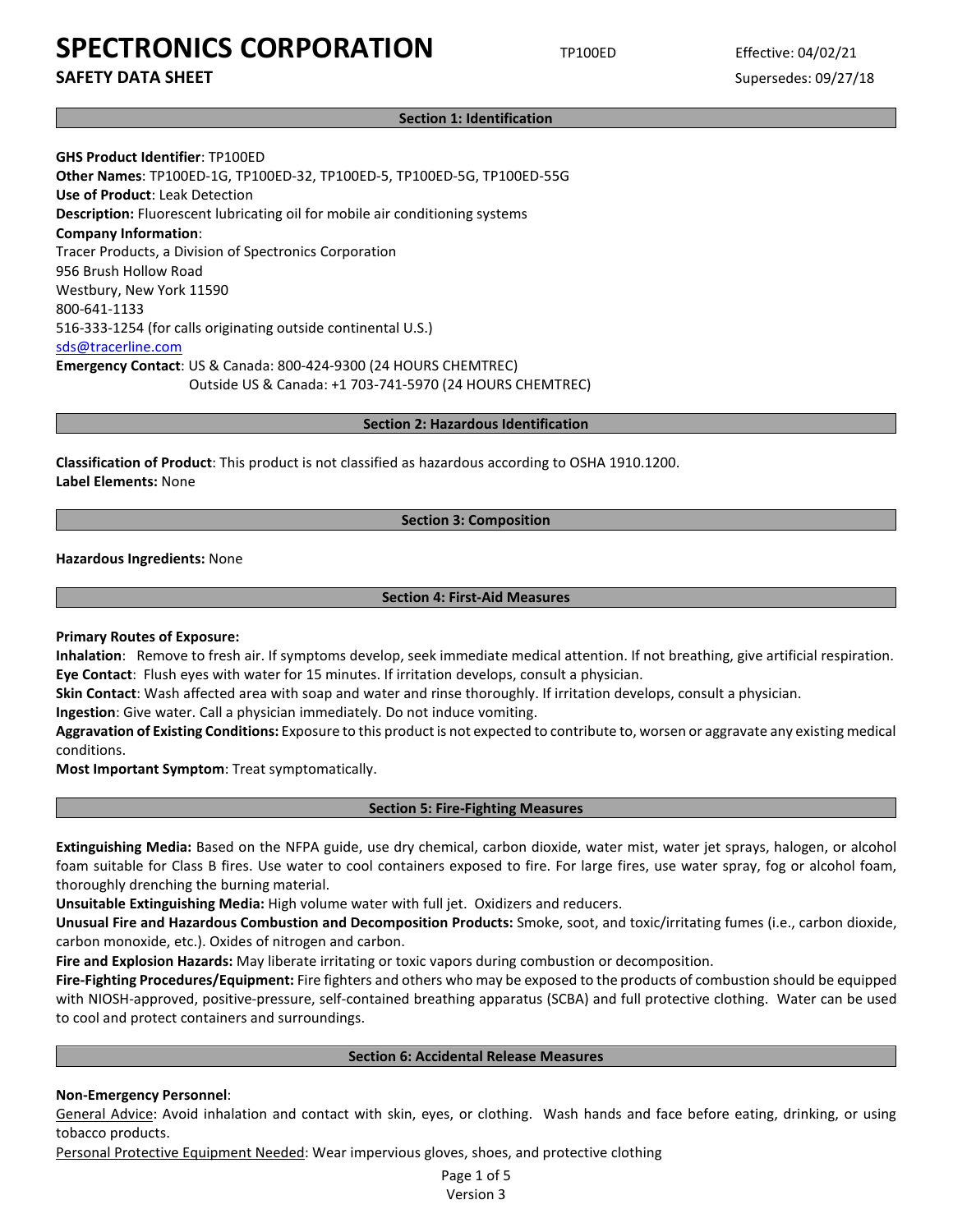## **SAFETY DATA SHEET** SUPERFOUR SUPERFOUR SUPERFOUR SUPERFOUR SUPERFOUR SUPERFOUR SUPERFOUR SUPERFOUR SUPERFOUR SUPERFOUR SUPERFOUR SUPERFOUR SUPERFOUR SUPERFOUR SUPERFOUR SUPERFOUR SUPERFOUR SUPERFOUR SUPERFOUR SUPERFOUR SU

## **Emergency Personnel**:

Suitable Protective Gear: Wear impervious gloves, shoes and protective clothing.

### Unsuitable Protective Gear: Not Applicable

**Environmental Precautions**: Prevent any contamination of local soils and water supply. Prevent ground water infiltration or any ground penetration. Avoid the spreading or entering into watercourses by using sand, soil, or other types of barriers. If contamination into water course or sewage system, alert appropriate authorities.

## **Containment/Clean-up Methods**:

Containment & Recovery of Product: Contain with absorbent material, such as clay, soil, universal binding medium, or any commercially available absorbent. Shovel reclaimed dye and absorbent into a recovery or salvage drums for disposal. For larger spills, transfer to a salvage tank for recovery or safe disposal. Any residues should be treated like a small spill. This is not a RCRA hazardous waste per Title 40 CFR 261. Stop material from contaminating soil, or from entering sewers or bodies of water. For larger spills, transfer to a salvage tank for safe recovery/disposal. Residues are treated as small spills.

Disposal**:** Either incinerate or land fill in accordance with applicable local, state and federal regulations.

#### **Section 7: Handling and Storage**

**Handling Precautions:** Use product only in well ventilated areas. Avoid breathing in mists or vapors from a heated product. Avoid formation of mists. Avoid heating product near flash point. Avoid prolonged or repeated contact with skin. Handle in ambient temperature.

**Storage Conditions:** Store in a cool, dry, well-ventilated area away from heat, ignition sources, and direct sunlight. Always keep containers tightly closed. Store away from oxidizing and reducing agents.

**Personal Hygiene:** Wash hands before breaks and at the end of the work day. Do not carry cleaning clothes used to absorb product in clothing. General hygiene measures for chemicals apply.

**Empty Container Precautions:** Do not reuse empty container for any purpose.

## **Section 8: Exposure Controls/Personal Protection**

**Occupational Exposure Limits**: No exposure limits have been established for this product.

## **Biological Exposure Limits**: No data available

**Engineering Controls/Ventilation**: Maintain airborne concentrations below the established exposure limits by providing adequate ventilation. General (dilution) ventilation should be acceptable. Additional local exhaust ventilation is recommended where dusts, mists or vapors may be released.

**Personal Protective Equipment**:

Respiratory Protection: Avoid breathing vapor and/or mist. If occupational exposure limits are exceeded wear NIOSH/OSHA approved equipment. Use a respiratory protection fitted with a combination filter A-P3 for short term use. High airborne concentrations may necessitate the use of self-contained breathing apparatus (SCBA) or a supplied air respirator. Respiratory protection programs must be in compliance with 29 CFR 1910.134.

Skin Protection: Wear protective clothing and appropriate impervious gloves.

Eye Protection: Wear safety goggles with peripheral coverage approved to EU Standard EN 166, AS/NZS 1337. An eye wash facility should be readily available.

Hand Protection: When in contact with material, be sure to use proper gloves approved to standards (Europe: EN 374, U.S.: F739, & AS/NZS: 2161). Gloves made from neoprene, nitrile or butyl rubber may provide suitable chemical protection.

Hygiene Measures: Wash thoroughly after handling, especially before eating, drinking, smoking, or using restroom facilities.

## **Section 9: Physical and Chemical Properties**

**Physical State**: Liquid **Appearance**: Amber **Odor**: mild **Odor Threshold**: No data available **pH**: No data available **Melting/ Freezing Point**: No data available **Initial Boiling Point**: No data available **Boiling Range**: No data available **Flash Point (PMCC)**: 509°F (265°C)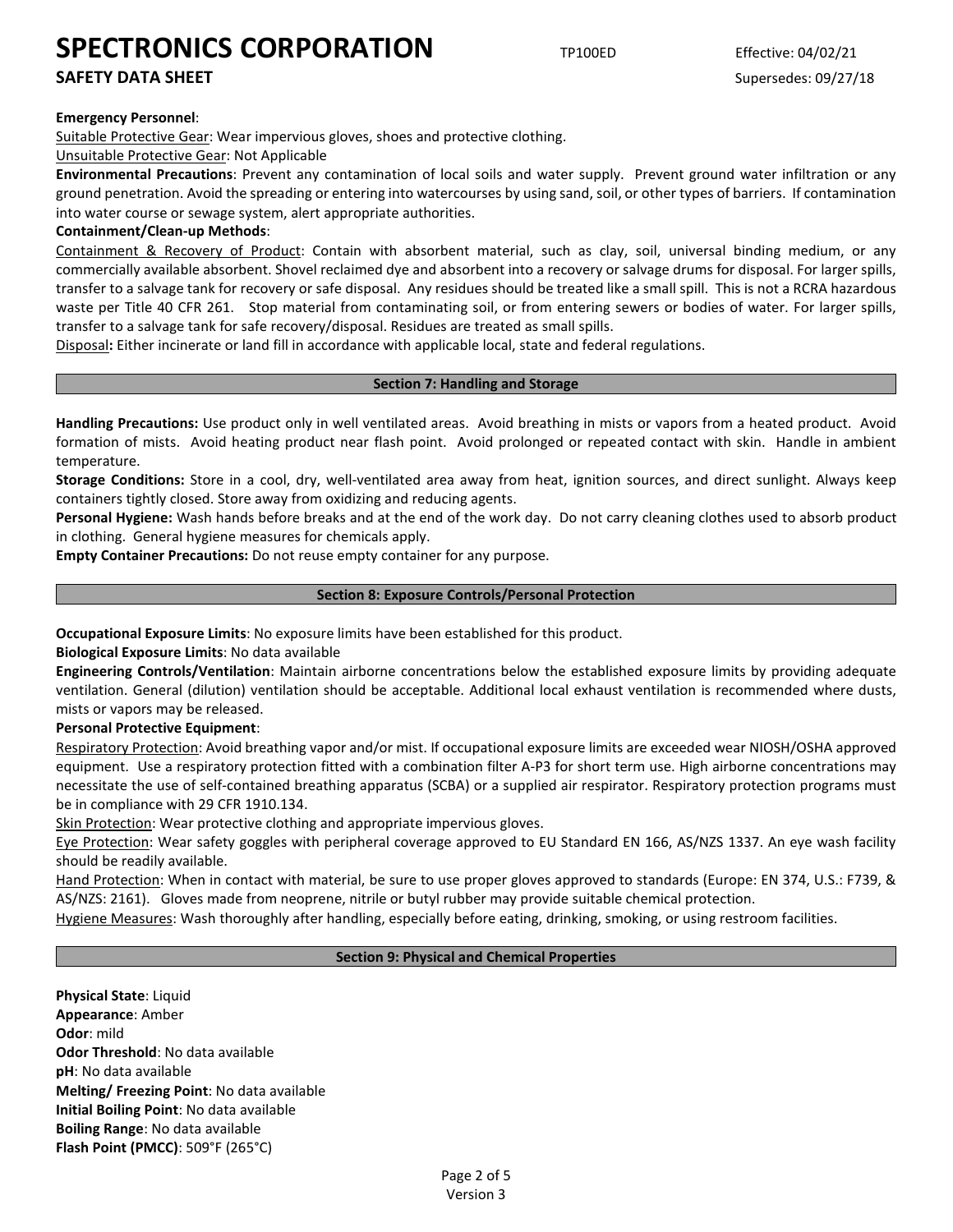**SAFETY DATA SHEET** SUPERFOUR SUPERFOUR SUPERFOUR SUPERFOUR SUPERFOUR SUPERFOUR SUPERFOUR SUPERFOUR SUPERFOUR SUPERFOUR SUPERFOUR SUPERFOUR SUPERFOUR SUPERFOUR SUPERFOUR SUPERFOUR SUPERFOUR SUPERFOUR SUPERFOUR SUPERFOUR SU

**Evaporative Rate**: No data available **Solid/Gas Flammability**: No data available **Upper/Lower Explosive Limit**: No data available **Vapor Pressure 68**° **F (20**° **C)**: No data available **Vapor Density (Air=1)**: No data available **Relative Density**: 0.955 **Solubility in Water**: Insoluble **Partition Coefficient: n-octanol/water**: No data available **Auto-ignition Temperature**: No data available **Decomposition Temperature**: No data available **Viscosity at 40°C: 95 Viscosity at 100°C**: No data available **VOC:** 0

## **Section 10: Stability and Reactivity**

**Reactivity**: This product is non-reactive under ambient conditions

**Stability**: Stable under normal conditions of use. Can decompose slowly with localized heating over 300°C

**Conditions to Avoid**: High temperatures & a source of ignition. Toxic fumes may be released if product is heated above decomposition point.

**Incompatible Materials**: Strong Acids, Strong oxidizing agents, and Reducing agents

Hazardous Decomposition Products: In the event of combustion, CO and CO<sub>2</sub> will be formed.

**Hazardous Polymerization**: Will not occur

## **Section 11: Toxicological Information**

| Oral LD <sub>50</sub>       | Rat    | >5,000 mg/kg   |  |
|-----------------------------|--------|----------------|--|
| Dermal LD <sub>50</sub>     | Rabbit | >2,000 mg/kg   |  |
| Inhalation LC <sub>50</sub> | Rat    | $>12$ mg/l     |  |
| Eye Irritation              | Rabbit | Not Irritating |  |
| Skin Irritation             | Rabbit | Not Irritating |  |

**Carcinogenicity**: According to ACGIH, IARC, NTP, and OSHA, this product is not a hazardous carcinogen to humans.

**Sensitization:** This product is not classified as a sensitizer

**STOT-single exposure**: This product is not classified as a specific organ toxicant

**STOT-repeated exposure**: This product is not classified as a specific organ toxicant

**Genetic Toxicity:** This product is not classified as a genetic toxin

**Aspiration Hazard**: This product is not classified as an aspiration hazard

**Likely Routes of Exposure**: Eyes, skin and respiratory tract **Symptoms**:

Eye Contact: May cause mild irritation Skin Contact: May cause mild irritation Inhalation: May cause mild irritation Ingestion: May cause mild irritation

## **Section 12: Ecological Information**

#### **Toxicity**:

| Fish $LL_{50}$ 96hr mg/l               | >100 |
|----------------------------------------|------|
| Crustacean LL <sub>50</sub> 96hr. mg/l | >100 |
| Algae NOEL 72hr. mg/l                  | >100 |

**Persistence & Degradability**: Not readily biodegradable **Bioaccumulation Potential**: No data available **Mobility in Soil**: No data available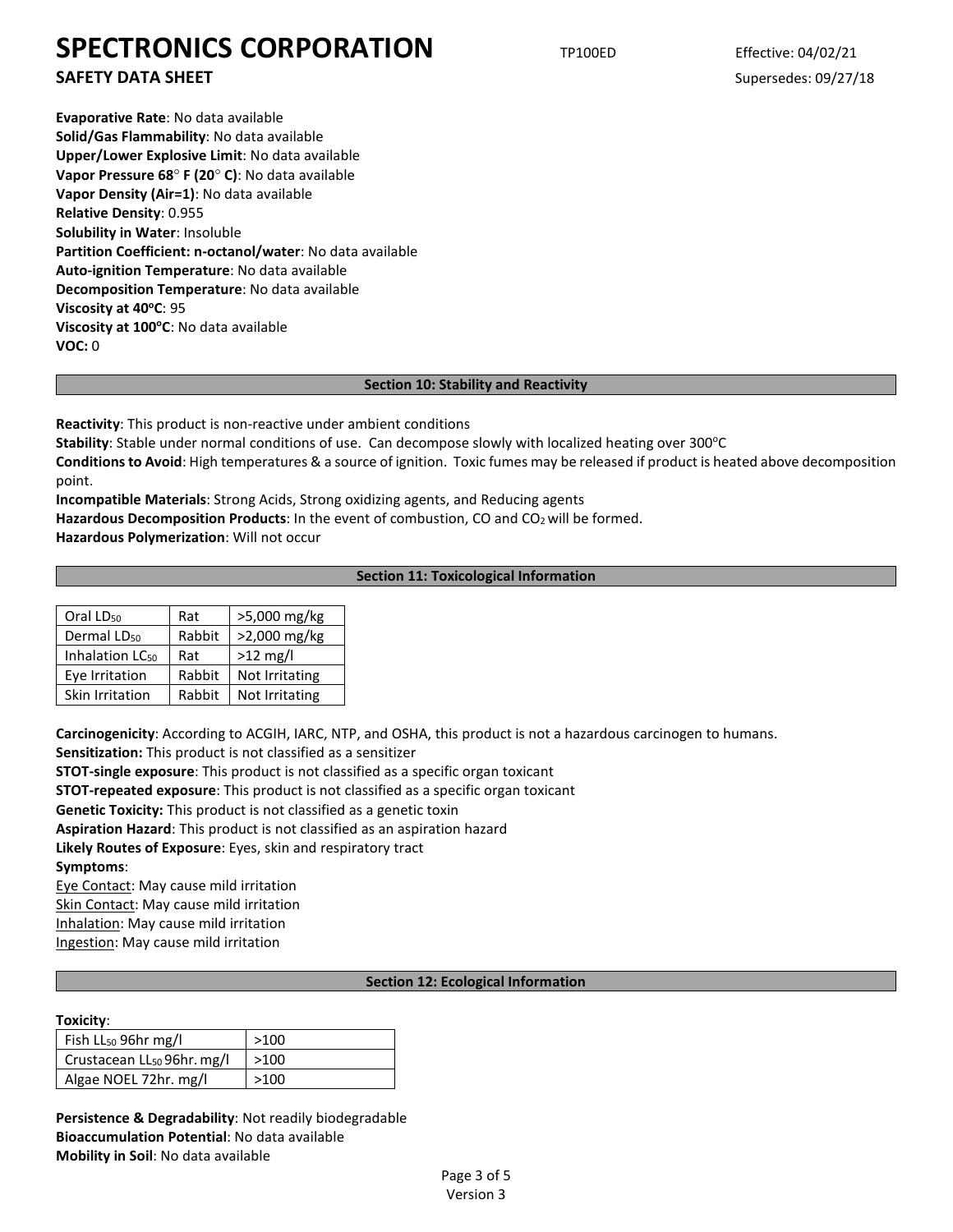**SAFETY DATA SHEET** SUPERFOUR SUPERFOUR SUPERFOUR SUPERFOUR SUPERFOUR SUPERFOUR SUPERFOUR SUPERFOUR SUPERFOUR SUPERFOUR SUPERFOUR SUPERFOUR SUPERFOUR SUPERFOUR SUPERFOUR SUPERFOUR SUPERFOUR SUPERFOUR SUPERFOUR SUPERFOUR SU

### **Section 13: Disposal Considerations**

**General Statements:** Federal regulations may apply to empty container. State and/or local regulations may be different.

**Disposal:** Recover or recycle if possible, otherwise, dispose of in accordance with all local, state, and federal regulations. Sewage disposal is discouraged.

**Special Instructions:** Be sure to contact the appropriate government environmental agencies if further guidance is required. Do not remove labels from container until container is cleaned properly. Containers can be reused or disposed of by landfill or incineration if appropriate to local law. Water with cleaning agents is required.

**Hazardous Waste Number:** Not a RCRA hazardous waste

#### **Section 14: Transportation**

**General Comments**: This product is not classed as hazardous or regulated for transport under 49 CFR, IATA/ICAO, or IMDG **49 CFR: DOT Shipping Name:** Not Regulated **DOT Label:** Not Applicable **DOT Identification No.:** Not Applicable; Nonregulated shipments by air under 49 CFR, IATA/ICAO AND IMO **UN Proper Shipping Name:** Not Applicable **Transport Hazard Class:** Not Applicable **Packing Group:** Not Applicable **Classification Code:** Not Applicable **Transport by Road/Rail (ADR/RID): Environmental Hazard:** Not Applicable **Tunnel Restriction Code:** Not Applicable **Transport by Sea (IMDG):** 

**Marine Pollutant:** Not Applicable **Environmental Hazard:** Not Applicable

**Transport by Air (IATA):**

**Special Precautions for User:** Unless otherwise specified, general measures for safe transport must be followed **Transport in Bulk:** Non-dangerous material according to transport regulations

### **Section 15: Regulatory Information**

**Inventory Status:** 

| Inventory                                                                     | <b>Status</b>                      |
|-------------------------------------------------------------------------------|------------------------------------|
| <b>U.S. TSCA Inventory</b>                                                    | Listed                             |
| <b>Canadian Domestic Substances List (DSL)</b>                                | Listed or Exempt                   |
| <b>Australian Inventory of Chemical Substances (AICS)</b>                     | One or more ingredients not listed |
| <b>European Inventory of Existing Commercial Chemical Substances (EINECS)</b> | Listed                             |
| Japan Inventory of Existing and New Substances (ENCS)                         | One or more ingredients not listed |
| <b>Korea Existing Chemical Inventory (KECI)</b>                               | One or more ingredients not listed |
| <b>China Inventory of Existing Chemical Substances (IECSC)</b>                | One or more ingredients not listed |
| <b>Philippine Inventory of Chemicals (PICCS)</b>                              | One or more ingredients not listed |

**SARA Title III Information**: This product contains no chemicals subject to the reporting requirements of Section 313 of the emergency planning and community right to know act.

**SARA - Section 302-Extremely Hazardous Substances:** No regulated ingredients.

**SARA - Section 302-Reportable Quantity:** None.

**SARA - Section 311/312-Hazard Categories:**

Fire Hazard: No Sudden Release of Pressure Hazard: No Reactivity Hazard: No Immediate (Acute) Health Hazard: Yes